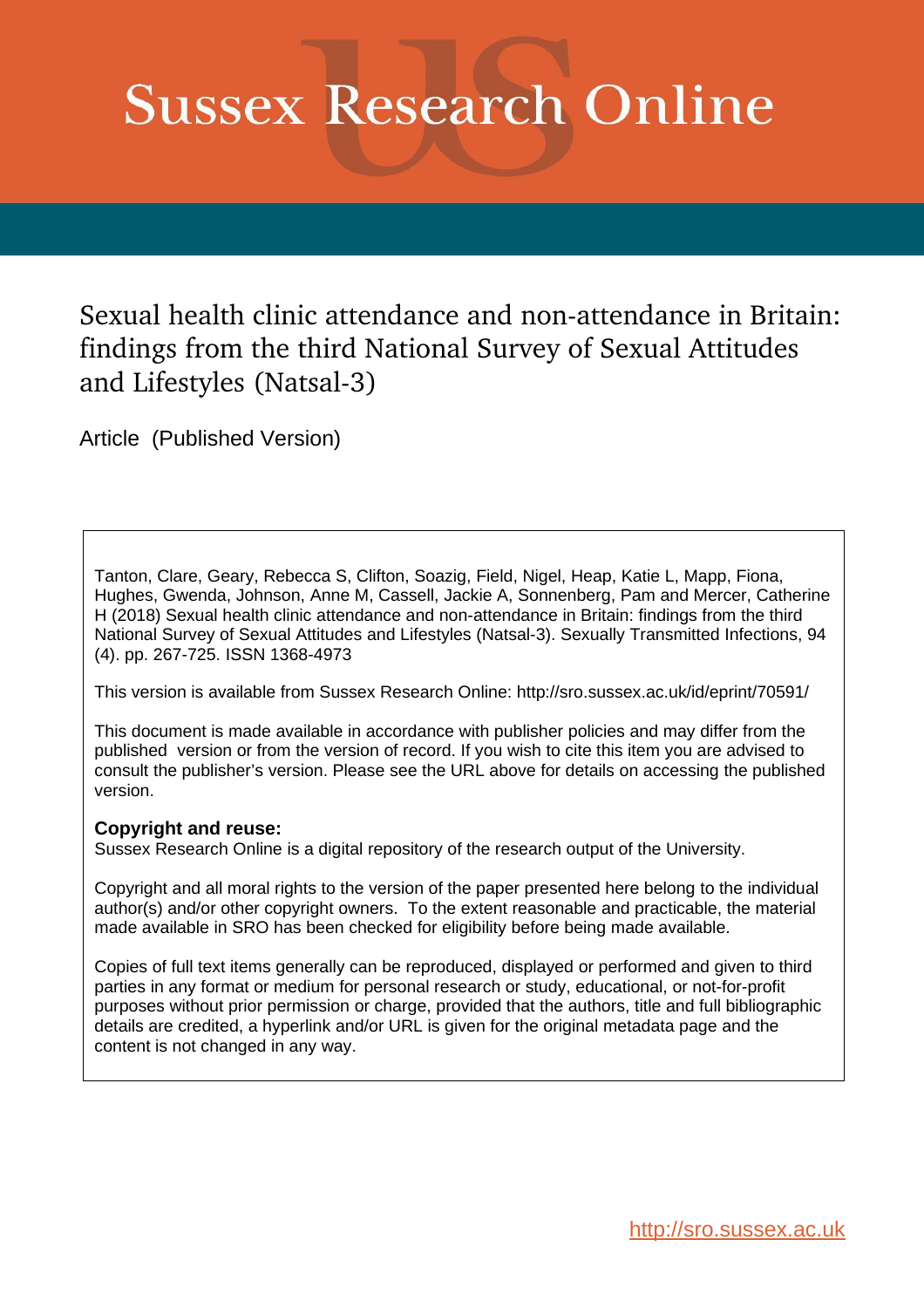

#### Original article

# Sexual health clinic attendance and non-attendance in Britain: findings from the third National Survey of Sexual Attitudes and Lifestyles (Natsal-3)

Clare Tanton,<sup>1</sup> Rebecca S Geary,<sup>1,2</sup> Soazig Clifton,<sup>1</sup> Nigel Field,<sup>1</sup> Katie L Heap,<sup>1</sup> Fiona Mapp,<sup>1,2</sup> Gwenda Hughes,<sup>3</sup> Anne M Johnson,<sup>1</sup> Jackie A Cassell,<sup>4</sup> Pam Sonnenberg,<sup>1</sup> Catherine H Mercer<sup>1</sup>

#### Abstract

► Additional material is published online only. To view please visit the journal online (http://dx.doi.org/10.1136/ sextrans-2017-053193).

1 Institute for Global Health, University College London, London, UK 2 Department of Social & Environmental Health Research, London School of Hygiene & Tropical Medicine, London, UK <sup>3</sup> <sup>3</sup> Department of HIV and STIs. National Infection Service, Public Health England, London, UK 4 Division of Primary Care and Public Health, Brighton and Sussex Medical School, Brighton, UK

#### **Correspondence to**

Dr Clare Tanton, Institute for Global Health, University College London, 3rd Floor, Mortimer Market Centre, London WC1E 6JB, UK; c. tanton@ucl.ac.uk

CT and RSG are joint first authors.

Received 16 March 2017 Revised 4 August 2017 Accepted 25 August 2017 **Objectives** In Britain, sexual health clinics (SHCs) are the most common location for STI diagnosis but many people with STI risk behaviours do not attend. We estimate prevalence of SHC attendance and how this varies by sociodemographic and behavioural factors (including unsafe sex) and describe hypothetical service preferences for those reporting unsafe sex. **Methods** Complex survey analyses of data from Britain's third National Survey of Sexual Attitudes and

Lifestyles, a probability survey of 15 162 people aged 16–74 years, undertaken 2010–2012.

**Results** Overall, recent attendance (past year) was highest among those aged 16–24 years (16.6% men, 22.4% women), decreasing with age (<1.5% among those 45–74 years). Approximately 15% of sexuallyactive 16–74 year olds ( $n=1002$  men;  $n=1253$  women) reported 'unsafe sex' (condomless first sex with a new partner and/or ≥2 partners and no condom use, past year); >75% of these had not attended a SHC (past year). However, of non-attenders aged 16–44 years, 18.7% of men and 39.0% of women reported chlamydia testing (past year) with testing highest in women aged <25 years. Of those aged 16–44 years reporting unsafe sex, the majority who reported previous SHC attendance would seek STI care there, whereas the majority who had not would use general practice.

**Conclusion** While most reporting unsafe sex had not attended a SHC, many, particularly younger women, had tested for chlamydia suggesting engagement with sexual health services more broadly. Effective, diverse service provision is needed to engage those at-risk and ensure that they can attend services appropriate to their needs.

#### **Introduction**

Over the past 30 years, substantial changes in sexual behaviour in Britain have been observed including a decline in the age at sexual debut, larger numbers of partners, a wider range of sexual repertoires and increases in the proportion of the population reporting same-sex sexual experiences.<sup>12</sup> In addition, a number of strategies to improve sexual health and access to sexual healthcare have been implemented since 2000, as in other countries. $3-8$ All aim to reduce risk behaviour and to improve access to STI testing and treatment. In an attempt to

achieve this, genitourinary medicine (GUM) clinics were modernised, 48hours waiting time targets for GUM implemented and the role of primary care expanded, resulting in an expansion in the range and accessibility of STI services.<sup>[9](#page-9-2)</sup> National STI-specific intervention programmes, such as chlamydia screening, were also implemented.<sup>10 11</sup>

Using data from the British National Surveys of Sexual Attitudes and Lifestyles (Natsal), we have previously demonstrated substantial increases in sexual health clinic (SHC) attendance since 1990.<sup>9</sup> <sup>12</sup> Although large and increasing proportions of the population are accessing sexual health services and testing for STIs, many people at risk of STIs may not. For example, in Natsal-3 (2010– 2012), two-thirds of participants in whose urine chlamydia was detected did not report having had a chlamydia test in the past year, and more than three-quarters had not attended a SHC during this time.<sup>9</sup> Unlike surveillance data<sup>[13](#page-9-4)</sup> population-based probability surveys like Natsal can capture data on those who do not attend services, which are essential for informing the design and delivery of sexual health services and STI control programmes.

The aim of this study is to describe the characteristics of SHC attenders and non-attenders reporting unsafe sex in the past year, as an indicator of potential need for sexual health services and to explore hypothetical service preference in those attending and not attending SHCs. This expands on our previous work<sup>9</sup> by extending the age range to  $74$ years and also restricting analyses to those reporting unsafe sex.

#### **Methods**

#### **Participants and procedures**

Full details of the methods used in Natsal-3, a household-based survey, have been reported else-where.<sup>[1 14](#page-9-0)</sup> Briefly, we used a multistage, clustered, stratified probability sample design. Postcode sectors throughout Britain were used as the primary sampling units (PSUs). Before selection, PSUs were stratified (by region, population density, the proportion of the population aged under 60 and the proportion of households with a head in a non-manual occupation) and were then selected systematically with a probability of selection proportional to the total number of addresses. Within each



**To cite:** Tanton C, Geary RS, Clifton S, et al. Sex Transm Infect Published Online First: [please include Day Month Year]. doi:10.1136/ sextrans-2017-053193

Tanton C, et al. Sex Transm Infect 2017;**0**:1. doi:10.1136/sextrans-2017-053193 1

**BM [Cop](http://sti.bmj.com)yright Article author (or their employer) 2017. Produced by BMJ Publishing Group Ltd under licence.**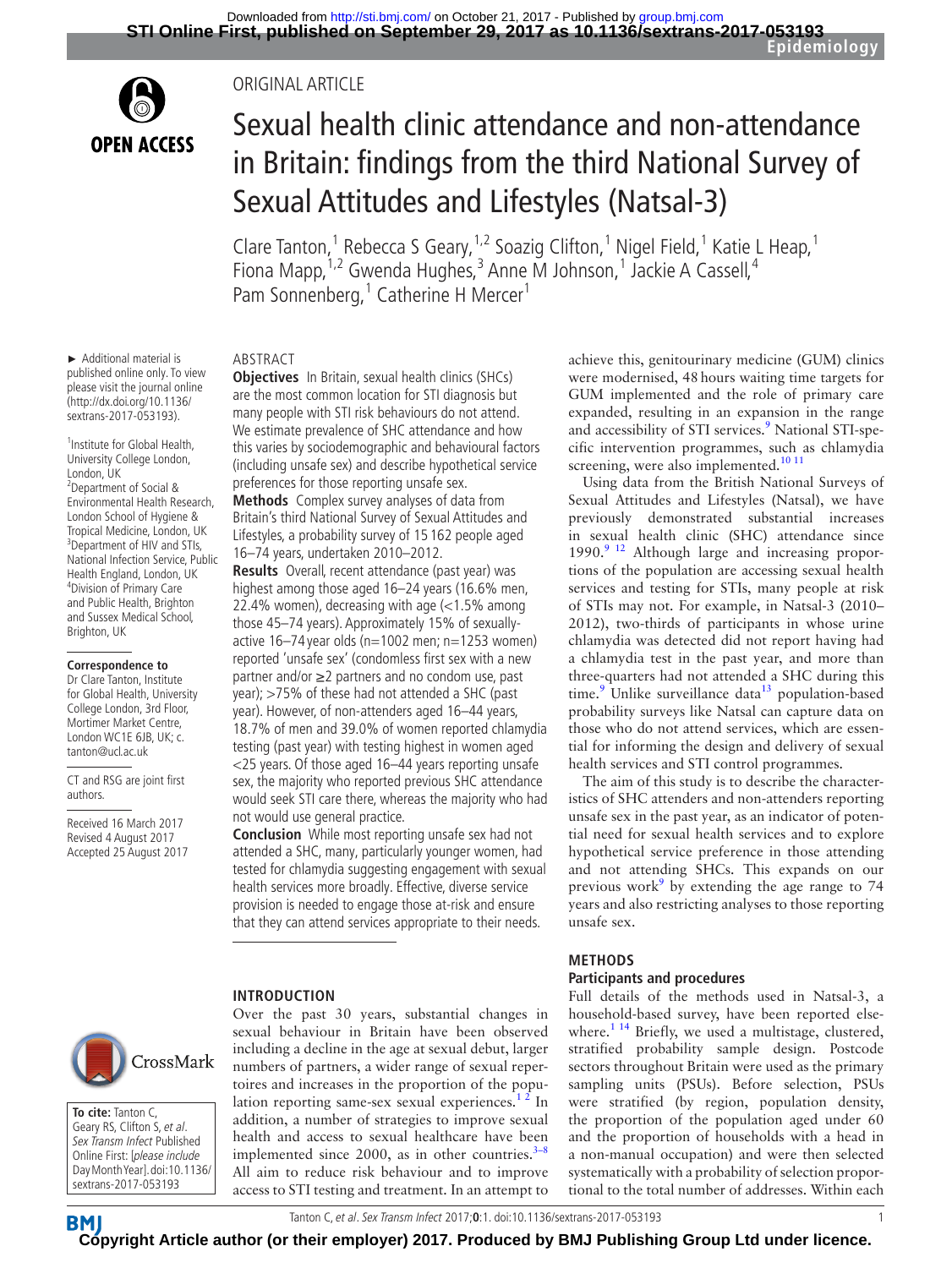sampling unit, addresses were randomly selected and trained interviewers visited all sampled addresses, identified individuals in the eligible age range and randomly selected one individual to invite to participate. In total, 15162 men and women aged 16–74 years resident in Britain were interviewed in English between September 2010 and August 2012 through a combination of face-to-face computer-assisted personal interviews and computer-assisted self-interview (CASI) for the more sensitive questions. Non-response to individual questions (missing data) was low (generally 1%–3%). Data were weighted to account for unequal selection probabilities in terms of age and the number of adults in the eligible age range at an address and differential non-response to correct for differences in sex, age and Government Office Region.<sup>14–16</sup> The Natsal-3 study was approved by the Oxfordshire Research Ethics Committee A (reference: 09/ H0604/27) and participants provided oral informed consent to take part.

#### **Measures**

In the CASI, participants were asked 'Have you ever attended a SHC (GUM clinic)?' and, if yes: 'When was that? (The last time if more than once)'. Response options were: *less than 1year ago, between 1 and 5 years ago, between 5 and 10 years ago, more than 10 years ago.* Participants were also asked, 'If you thought that you might have an infection that is transmitted by sex, where would you first go to seek diagnosis and/or treatment?'. Response options were:

*General practice (GP) surgery*

*Sexual health clinic (GUM clinic)*

*NHS Family planning clinic/contraceptive clinic/reproductivehealth clinic*

*NHS Antenatal clinic/midwife*

*Private non-NHS clinic or doctor*

*Pharmacy/chemist*

*Internet site offering treatment*

*Youth advisory clinic (eg, Brook clinic)*

*Hospital accident and emergency (A&E) department*

*Somewhere else*

'Sexual health clinic (GUM clinic)' was not defined for participants, and throughout this paper, we refer to this as 'SHC' for brevity.

In this analysis, participants were considered to have had 'unsafe sex' in the past year if they reported: not using a condom at first sex with a new (vaginal or anal sex) partner in the past year and/or two or more sexual partners in the past year and no condom use in that time. This measure is in line with national clinical recommendations for those who have had unprotected sex with a new partner to have a sexual health check $17$  and epidemiological data on behaviours associated with increased risk of STIs<sup>[9](#page-9-2)</sup> among those with multiple partners. Those who had only had oral sex partners in the past year were not classified as having had unsafe sex.

#### **Statistical analysis**

We used Stata V.14.1 for complex survey analysis to incorporate weighting, clustering and stratification of the Natsal-3 data.<sup>[18](#page-9-7)</sup> We present prevalence estimates of SHC attendance (ever, in the past 5 years and in the past year) by sex (participants could

only identify as male or female) and age group among the sexually experienced population, defined as those aged 16–74 years who reported at least one sexual partner ever. We then used logistic regression to calculate age-adjusted ORs to investigate how recent SHC attendance (past year) varied by key sociodemographic and sexual health and behaviour factors among all sexually active men and women (those reporting at least one sexual partner in the past year). We then focused our analysis on those reporting unsafe sex (past year) as a way of identifying individuals who may be at risk of STIs and who may therefore have a need to engage with sexual health services. Among this group, we used logistic regression to explore the factors associated with *non-attendance* at a SHC in the past year, in order to identify those less likely to attend. We present descriptive statistics of preferred location for STI diagnosis and/or treatment among 16–44year olds classified as having had unsafe sex in the past year (in order to ensure that the hypothetical preferences reflected those who were more likely to require these services in the future), by sex and time since last SHC attendance. Data for this last analysis are presented for 16–44year olds reflecting the age range asked this question.

#### **Results**

#### **Prevalence of SHC attendance by age among sexually experienced men and women**

Online [supplementary appendix table 1](https://dx.doi.org/10.1136/sextrans-2017-053193) gives the denominators for different subpopulations of the sample. In total, 5707 men and 8218 women were sexually experienced (see online [supple](https://dx.doi.org/10.1136/sextrans-2017-053193)[mentary appendix table 1\)](https://dx.doi.org/10.1136/sextrans-2017-053193) and just over one-fifth of these sexually experienced men (22.3%) and women (23.2%) aged 16–74 reported ever having attended a SHC, 12% having attended in the past 5 years and around 5% in the past year (see [figure](#page-3-0) 1 and online [supplementary appendix table 2\)](https://dx.doi.org/10.1136/sextrans-2017-053193). There was considerable variation by age, with attendance highest among young people: 19% of men and 26% of women aged 16–19 years had attended in the past year compared with 10% of those aged 25–29 and less than 1.5% of those aged 45 and over.

#### **Patterns of SHC attendance among sexually active men and women aged 16–74 years**

Among 4819 men and 6668 women aged 16–74 years who were sexually active (see online [supplementary appendix 1\)](https://dx.doi.org/10.1136/sextrans-2017-053193), 4.9% (95%CI 4.3 to 5.4) of men and 6.0% (95%CI 5.5 to 6.6) of women reported attending a SHC in the past year (see online [supplementary appendix table 3\)](https://dx.doi.org/10.1136/sextrans-2017-053193). After adjustment for age, those who attended SHCs in the past year were more likely to report a range of sexual behaviours considered to be markers of STI risk, including multiple sexual partners and concurrency (all past year) and were more likely to perceive themselves at risk of STIs.

#### **SHC non-attendance among those reporting unsafe sex in the past year**

Approximately 15% of sexually active men and women aged 16–74 years had had unsafe sex in the past year  $(n=1002$  and n=1253, respectively, see online [supplementary appendix table](https://dx.doi.org/10.1136/sextrans-2017-053193) [1\)](https://dx.doi.org/10.1136/sextrans-2017-053193). Of the men reporting unsafe sex, 59% (95% CI 56 to 63) reported not using a condom at first sex with a new vaginal or anal sex partner in the past year, 10% (95% CI 8 to 13) reported two or more sexual partners in the past year and no condom use in that time and a further 31% (95% CI 28 to 35) reported both of these markers of unsafe sex. Corresponding values in women were 63% (95% CI 60 to 66), 6% (95% CI 5 to 9) and 30% (95% CI 27 to 33).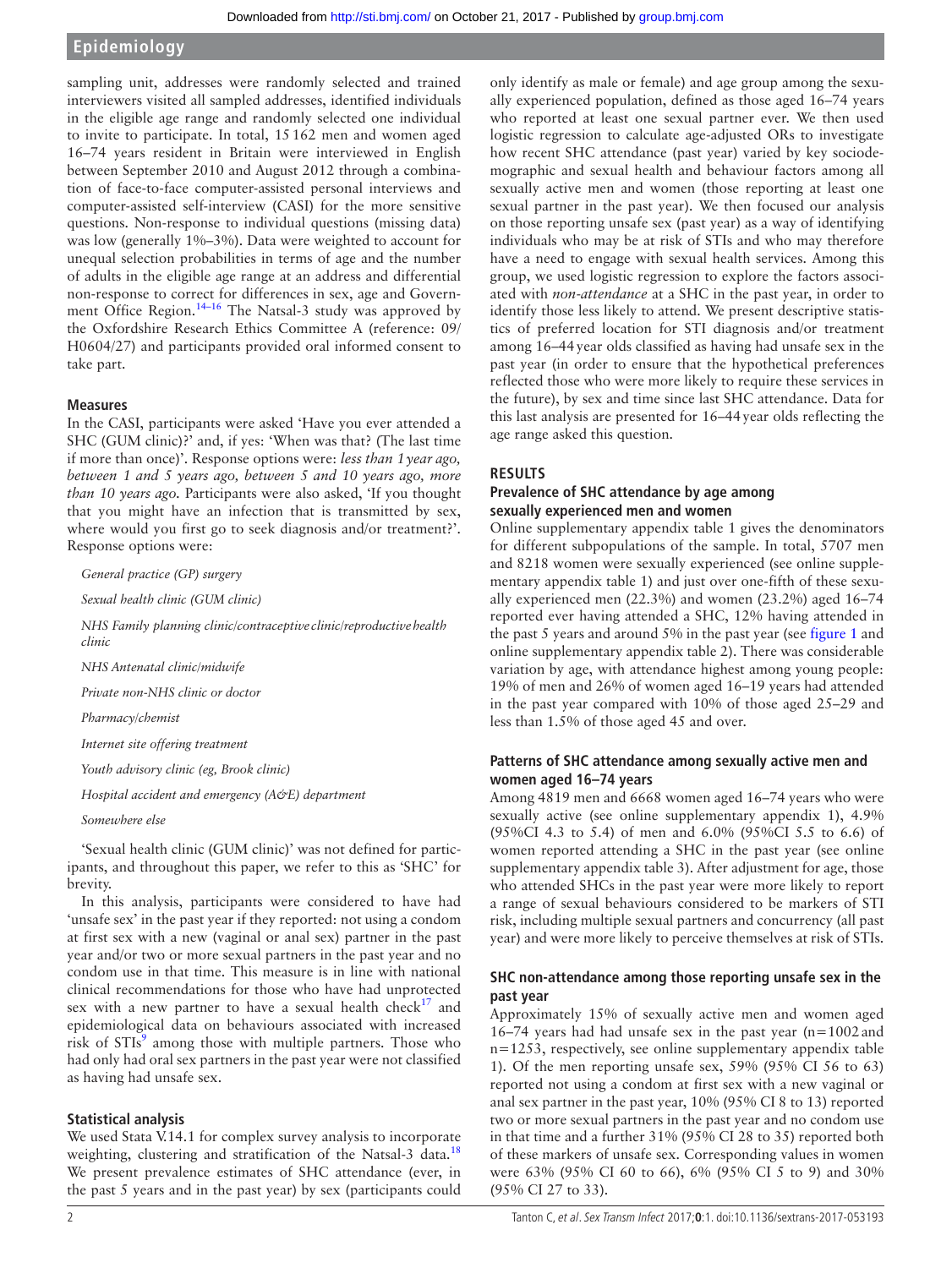

<span id="page-3-0"></span>**Figure 1** Prevalence of sexual health clinic attendance and unsafe sex (in last year) by sex and age group.

Of those classified as having had unsafe sex, 89% of men and 82% of women reported *not* having attended a SHC in the past year ([table](#page-4-0) 1). Non-attenders were more likely to be older and, among women, to report cohabiting with a partner (vs not being in a 'steady' relationship) and having no qualifications or only those typically gained at age 16. After adjustment for age, non-attenders tended to report fewer markers of risk, being less likely to report concurrent partnerships (among women), more than one sexual partner (among women) or more than two sexual partners (among men), one or more partnership with an age gap of 5 or more years (men), anal sex (women) and using the internet to find a sexual partner (all in the past year). Non-attenders were also less likely to have had one or more partner who normally lives outside the UK (past 5 years) and to perceive themselves greatly/quite a lot at risk of STIs.

We examined chlamydia testing in the past year among 16–44year olds reporting unsafe sex ([table](#page-4-0) 1). Of those who had *not* attended a SHC in the past year, 18.7% (15.6–22.3) of men and 39.0% (35.2–43.0) of women had tested for chlamydia in that timeframe. Chlamydia testing was significantly more commonly reported among those aged <25years: 27% of men and 59% of women of this age who had not attended a SHC had been tested vs 14% of men and 27% of women aged 25–44years.

#### **Hypothetical service preferences for STI diagnosis/treatment among those reporting unsafe sex in the past year**

Among 16–44year olds reporting unsafe sex in the past year, around half reported that they would seek diagnosis and/ or treatment from GP if they thought they might have an STI (50% of men and 54% of women, [table](#page-7-0) 2). However, this varied substantially by whether they had previously attended a SHC. Among those who had never attended a SHC, 65.1% of men and 77.1% of women would seek treatment from GP. For those who had previously attended a SHC, SHCs were the most commonly

preferred place of diagnosis and/or treatment, and preference was higher among those who had attended recently (75% of men and 77% of women who had attended a SHC in the past year). Few people would seek diagnosis and/or treatment from other locations.

#### **Discussion**

Approximately 1 in 20 sexually active 16–74year olds in Britain reported SHC attendance in the last year. Among those who we defined as having had unsafe sex in the past year, 89% of men and 82% of women had not attended a SHC during this timeframe. Clinic non-attenders were more likely to be older than those who had attended a clinic and were less likely to report other behaviours known to be associated with potential STI transmission risk, including greater numbers of sexual partners and concurrent partnerships. Additionally, many of those reporting unsafe sex, especially those aged <25 years and particularly women, who had not attended a SHC had been tested for chlamydia in the past year. However, there remain a large proportion of those reporting unsafe sex who had *neither* attended a SHC *nor* been tested for chlamydia in the past year indicating that further efforts are needed to reach those who may be at risk of STI acquisition or transmission. This tallies with other data from Natsal-3 which show that while overall, SHC attendees are at higher risk than non-attendees, many of those with prevalent chlamydia or reporting risk factors for chlamydia transmission had not recently tested.<sup>9</sup> <sup>19</sup>

Much research on sexual health service use has been conducted within health service settings, omitting non-users of services. By using national probability sample survey data, we were able to estimate the proportion of the population not accessing SHCs. Furthermore, Natsal links population risk factors and service use behaviours, enabling us to assess the extent to which at-risk individuals access services. However, the cross-sectional nature of the study means that we cannot determine temporality; we do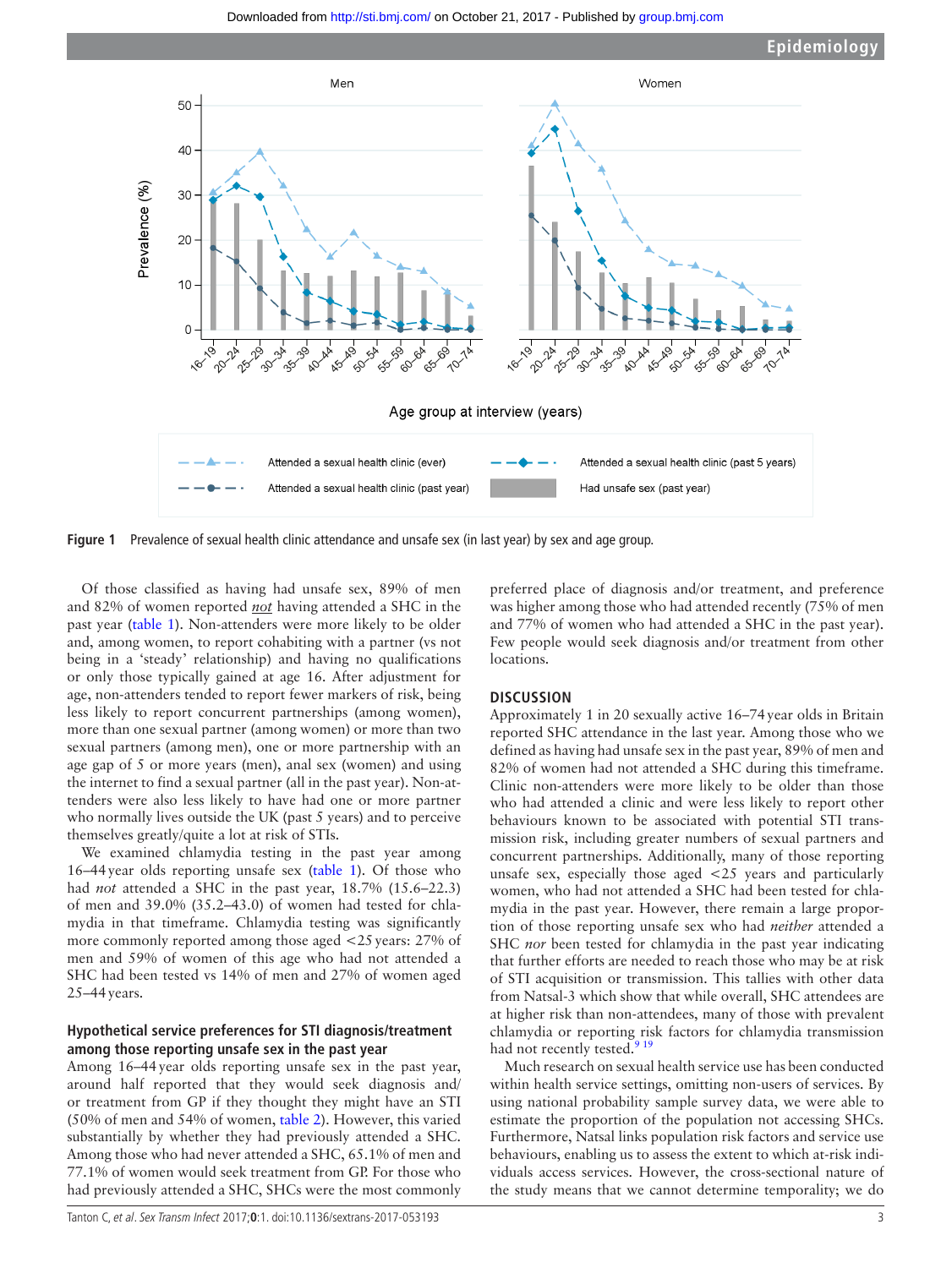| (54.7% to 73.0%)<br>$(14.5\%$ to 28.3%)<br>$(42.4%$ to 60.5%)<br>$(30.7%$ to $48.1%$<br>$(39.7%$ to 58.4%)<br>$(21.8\%$ to 37.3%)<br>$(7.4\%$ to $18.7\%$<br>$(3.3%$ to $15.2%$<br>$(0.7\%$ to 17.7%)<br>$(9.9\%$ to 24.3%)<br>(3.2% to 18.1%)<br>Attenders<br>146, 110<br>20.5%<br>64.4%<br>29.0%<br>51.5%<br>39.1%<br>49.0%<br>15.8%<br>11.9%<br>7.9%<br>$7.2\%$<br>3.7%<br>In a 'steady' ongoing relationship but not living<br>Studying for or have attained further academic<br>qualifications<br>Academic qualifications typically gained at age<br>16 years<br>Living with partner of opposite or same sex<br>Married or civil partnership<br>No academic qualifications<br>Not in 'steady' relationship<br>Academic qualifications#<br>Denominators (unwt, wt)<br>Sociodemographic factors<br>Relationship status<br>Age at interview<br>together<br>$16 - 24$<br>$35 - 44$<br>$25 - 34$<br>$45+$ | Non-attenders<br>856, 877              |                             |                            |          |                                        |                                        |                             |                           |          |
|-----------------------------------------------------------------------------------------------------------------------------------------------------------------------------------------------------------------------------------------------------------------------------------------------------------------------------------------------------------------------------------------------------------------------------------------------------------------------------------------------------------------------------------------------------------------------------------------------------------------------------------------------------------------------------------------------------------------------------------------------------------------------------------------------------------------------------------------------------------------------------------------------------------|----------------------------------------|-----------------------------|----------------------------|----------|----------------------------------------|----------------------------------------|-----------------------------|---------------------------|----------|
|                                                                                                                                                                                                                                                                                                                                                                                                                                                                                                                                                                                                                                                                                                                                                                                                                                                                                                           |                                        | aOR for non-<br>attendance* | 95% CI                     | p Valuet | Attenders                              | Non-attenders                          | aOR for non-<br>attendance* | 95% CI                    | p Valuet |
|                                                                                                                                                                                                                                                                                                                                                                                                                                                                                                                                                                                                                                                                                                                                                                                                                                                                                                           |                                        |                             |                            |          | 267, 149                               | 986,666                                |                             |                           |          |
|                                                                                                                                                                                                                                                                                                                                                                                                                                                                                                                                                                                                                                                                                                                                                                                                                                                                                                           |                                        |                             |                            |          |                                        |                                        |                             |                           |          |
|                                                                                                                                                                                                                                                                                                                                                                                                                                                                                                                                                                                                                                                                                                                                                                                                                                                                                                           |                                        |                             |                            | 0.0001   |                                        |                                        |                             |                           | 0.0001   |
|                                                                                                                                                                                                                                                                                                                                                                                                                                                                                                                                                                                                                                                                                                                                                                                                                                                                                                           | 23.6%                                  | 1.00                        |                            |          | 62.4%                                  | 26.6%                                  | 1.00                        |                           |          |
|                                                                                                                                                                                                                                                                                                                                                                                                                                                                                                                                                                                                                                                                                                                                                                                                                                                                                                           | $(20.9\% \text{ to } 26.6\%)$          |                             |                            |          | $(55.3\% \text{ to } 69.1\%)$          | $(23.8\% \text{ to } 29.6\%)$          |                             |                           |          |
|                                                                                                                                                                                                                                                                                                                                                                                                                                                                                                                                                                                                                                                                                                                                                                                                                                                                                                           | $(18.6\% \text{ to } 24.5\%)$<br>21.4% | 2.84                        | $(1.76 \text{ to } 4.58)$  |          | $(17.7%$ to 29.6%)<br>23.1%            | (21.7% to 27.7%)<br>24.6%              | 2.49                        | (1.71 to 3.63)            |          |
|                                                                                                                                                                                                                                                                                                                                                                                                                                                                                                                                                                                                                                                                                                                                                                                                                                                                                                           | 18.0%                                  | 6.23                        | (2.31 to 16.82)            |          | 10.1%                                  | 21.0%                                  | 4.86                        | (2.51 to 9.42)            |          |
|                                                                                                                                                                                                                                                                                                                                                                                                                                                                                                                                                                                                                                                                                                                                                                                                                                                                                                           | $(14.8\%$ to 21.7%)                    |                             |                            |          | (5.7% to 17.5%)                        | $(17.9\% \text{ to } 24.5\%)$          |                             |                           |          |
|                                                                                                                                                                                                                                                                                                                                                                                                                                                                                                                                                                                                                                                                                                                                                                                                                                                                                                           | (33.2% to 41.0%)<br>37.0%              | 13.95                       | $(5.92 \text{ to } 32.85)$ |          | $(2.0\% \text{ to } 9.1\% )$<br>4.3%   | $(24.3\%$ to 31.7%)<br>27.8%           | 15.22                       | (6.64 to 34.87)           |          |
|                                                                                                                                                                                                                                                                                                                                                                                                                                                                                                                                                                                                                                                                                                                                                                                                                                                                                                           |                                        |                             |                            | 0.3864   |                                        |                                        |                             |                           | 0.0082   |
|                                                                                                                                                                                                                                                                                                                                                                                                                                                                                                                                                                                                                                                                                                                                                                                                                                                                                                           | 27.8%                                  | 3.68                        | (0.63 to 21.50)            |          | $5.1\%$                                | 22.0%                                  | 2.23                        | $(0.88 \text{ to } 5.60)$ |          |
|                                                                                                                                                                                                                                                                                                                                                                                                                                                                                                                                                                                                                                                                                                                                                                                                                                                                                                           | $(24.0\% \text{ to } 31.9\%)$          |                             |                            |          | $(2.3%$ to 11.0%)                      | $(18.6\% \text{ to } 25.8\%)$          |                             |                           |          |
|                                                                                                                                                                                                                                                                                                                                                                                                                                                                                                                                                                                                                                                                                                                                                                                                                                                                                                           | 14.4%                                  | 1.07                        | (0.58 to 1.97)             |          | 7.3%                                   | 16.3%                                  | 2.64                        | (1.31 to 5.33)            |          |
|                                                                                                                                                                                                                                                                                                                                                                                                                                                                                                                                                                                                                                                                                                                                                                                                                                                                                                           | $(12.0\% \text{ to } 17.3\%)$          |                             |                            |          | $(4.0\% \text{ to } 12.9\%)$           | $(13.7\% \text{ to } 19.2\%)$          |                             |                           |          |
|                                                                                                                                                                                                                                                                                                                                                                                                                                                                                                                                                                                                                                                                                                                                                                                                                                                                                                           | $(21.2\%$ to $27.1\%)$<br>24.0%        | 1.27                        | $(0.82 \text{ to } 1.97)$  |          | $(33.9\% \text{ to } 47.2\%)$<br>40.4% | $(22.6\%$ to $28.6\%$<br>25.5%         | 0.89                        | $(0.63 \text{ to } 1.27)$ |          |
|                                                                                                                                                                                                                                                                                                                                                                                                                                                                                                                                                                                                                                                                                                                                                                                                                                                                                                           | 33.8%                                  | 1.00                        |                            |          | 47.2%                                  | 36.2%                                  | 1.00                        |                           |          |
|                                                                                                                                                                                                                                                                                                                                                                                                                                                                                                                                                                                                                                                                                                                                                                                                                                                                                                           | $(30.3\%$ to 37.4%)                    |                             |                            |          | $(40.1\%$ to 54.4%)                    | $(32.8\%$ to $39.8\%$                  |                             |                           |          |
|                                                                                                                                                                                                                                                                                                                                                                                                                                                                                                                                                                                                                                                                                                                                                                                                                                                                                                           |                                        |                             |                            | 0.6424   |                                        |                                        |                             |                           | 0.0001   |
|                                                                                                                                                                                                                                                                                                                                                                                                                                                                                                                                                                                                                                                                                                                                                                                                                                                                                                           | 22.6%                                  | 0.98                        | (0.50 to 1.91)             |          | $6.2\%$                                | 19.6%                                  | 2.62                        | $(1.32 \text{ to } 5.19)$ |          |
|                                                                                                                                                                                                                                                                                                                                                                                                                                                                                                                                                                                                                                                                                                                                                                                                                                                                                                           | $(19.3\%$ to 26.3%)                    |                             |                            |          | $(3.5%$ to $11.0%$                     | $(16.6\% \text{ to } 23.0\%)$          |                             |                           |          |
|                                                                                                                                                                                                                                                                                                                                                                                                                                                                                                                                                                                                                                                                                                                                                                                                                                                                                                           | 36.1%                                  | 0.81                        | (0.50 to 1.30)             |          | 23.0%                                  | 38.9%                                  | 2.09                        | (1.43 to 3.07)            |          |
|                                                                                                                                                                                                                                                                                                                                                                                                                                                                                                                                                                                                                                                                                                                                                                                                                                                                                                           | $(32.5\% \text{ to } 40.0\%)$          |                             |                            |          | $(17.8\%$ to 29.3%)                    | $(35.3\% \text{ to } 42.7\%)$          |                             |                           |          |
|                                                                                                                                                                                                                                                                                                                                                                                                                                                                                                                                                                                                                                                                                                                                                                                                                                                                                                           | 41.2%                                  | 1.00                        |                            |          | 70.7%                                  | 41.4%                                  | 1.00                        |                           |          |
|                                                                                                                                                                                                                                                                                                                                                                                                                                                                                                                                                                                                                                                                                                                                                                                                                                                                                                           | $(37.3\%$ to $45.2\%$                  |                             |                            |          | (63.8% to 76.8%)                       | (37.7% to 45.3%)                       |                             |                           |          |
| Quintile of Index of Multiple Deprivation§                                                                                                                                                                                                                                                                                                                                                                                                                                                                                                                                                                                                                                                                                                                                                                                                                                                                |                                        |                             |                            | 0.219    |                                        |                                        |                             |                           | 0.0028   |
| $(28.5\% \text{ to } 46.2\%)$<br>36.9%<br>1-2 (least deprived)                                                                                                                                                                                                                                                                                                                                                                                                                                                                                                                                                                                                                                                                                                                                                                                                                                            | $(30.6\%$ to $38.3\%$<br>34.4%         | 0.78                        | (0.50 to 1.24)             |          | $(32.0\%$ to $47.9\%)$<br>39.7%        | $(29.2\% \text{ to } 36.6\%)$<br>32.8% | 0.74                        | (0.50 to 1.12)            |          |
| 14.9%<br>$\sim$                                                                                                                                                                                                                                                                                                                                                                                                                                                                                                                                                                                                                                                                                                                                                                                                                                                                                           | 18.3%                                  | 1.29                        | (0.76 to 2.19)             |          | 11.6%                                  | 21.2%                                  | 1.77                        | (1.14 to 2.73)            |          |
| $(9.9\%$ to $21.7\%$                                                                                                                                                                                                                                                                                                                                                                                                                                                                                                                                                                                                                                                                                                                                                                                                                                                                                      | $(15.4\%$ to $21.7\%$                  |                             |                            |          | $(8.3%$ to 16.1%)                      | $(18.2\% \text{ to } 24.6\%)$          |                             |                           |          |
| 48.2%<br>4-5 (most deprived)                                                                                                                                                                                                                                                                                                                                                                                                                                                                                                                                                                                                                                                                                                                                                                                                                                                                              | 47.3%                                  | 1.00                        |                            |          | 48.7%                                  | 46.0%                                  | 1.00                        |                           |          |
| $(39.4\%$ to 57.2%)                                                                                                                                                                                                                                                                                                                                                                                                                                                                                                                                                                                                                                                                                                                                                                                                                                                                                       | $(43.3%$ to 51.4%)                     |                             |                            |          | $(41.0\% \text{ to } 56.5\%)$          | $(42.1\%$ to $49.9\%$                  |                             |                           |          |
| Sexual behaviours                                                                                                                                                                                                                                                                                                                                                                                                                                                                                                                                                                                                                                                                                                                                                                                                                                                                                         |                                        |                             |                            |          |                                        |                                        |                             |                           |          |
| Had first heterosexual intercourse before<br>16 years                                                                                                                                                                                                                                                                                                                                                                                                                                                                                                                                                                                                                                                                                                                                                                                                                                                     |                                        |                             |                            | 0.1168   |                                        |                                        |                             |                           | 0.191    |
| 51.1%<br>$\stackrel{\circ}{\simeq}$                                                                                                                                                                                                                                                                                                                                                                                                                                                                                                                                                                                                                                                                                                                                                                                                                                                                       | 63.8%                                  | 1.00                        |                            |          | 55.2%                                  | 70.4%                                  | 1.00                        |                           |          |
| $(42.1\%$ to 60.2%)                                                                                                                                                                                                                                                                                                                                                                                                                                                                                                                                                                                                                                                                                                                                                                                                                                                                                       | (60.1% to 67.4%)                       |                             |                            |          | $(48.1\%$ to $62.2\%)$                 | (67.1% to 73.6%)                       |                             |                           |          |
| 48.9%<br>Yes                                                                                                                                                                                                                                                                                                                                                                                                                                                                                                                                                                                                                                                                                                                                                                                                                                                                                              | 36.2%                                  | 0.73                        | $(0.49 \text{ to } 1.08)$  |          | 44.8%                                  | 29.6%                                  | 0.80                        | (0.57 to 1.12)            |          |
| $(39.8\%$ to 57.9%)                                                                                                                                                                                                                                                                                                                                                                                                                                                                                                                                                                                                                                                                                                                                                                                                                                                                                       | $(32.6\%$ to 39.9%)                    |                             |                            |          | $(37.8\%$ to $51.9\%)$                 | $(26.4\%$ to 32.9%)                    |                             |                           |          |

<span id="page-4-0"></span>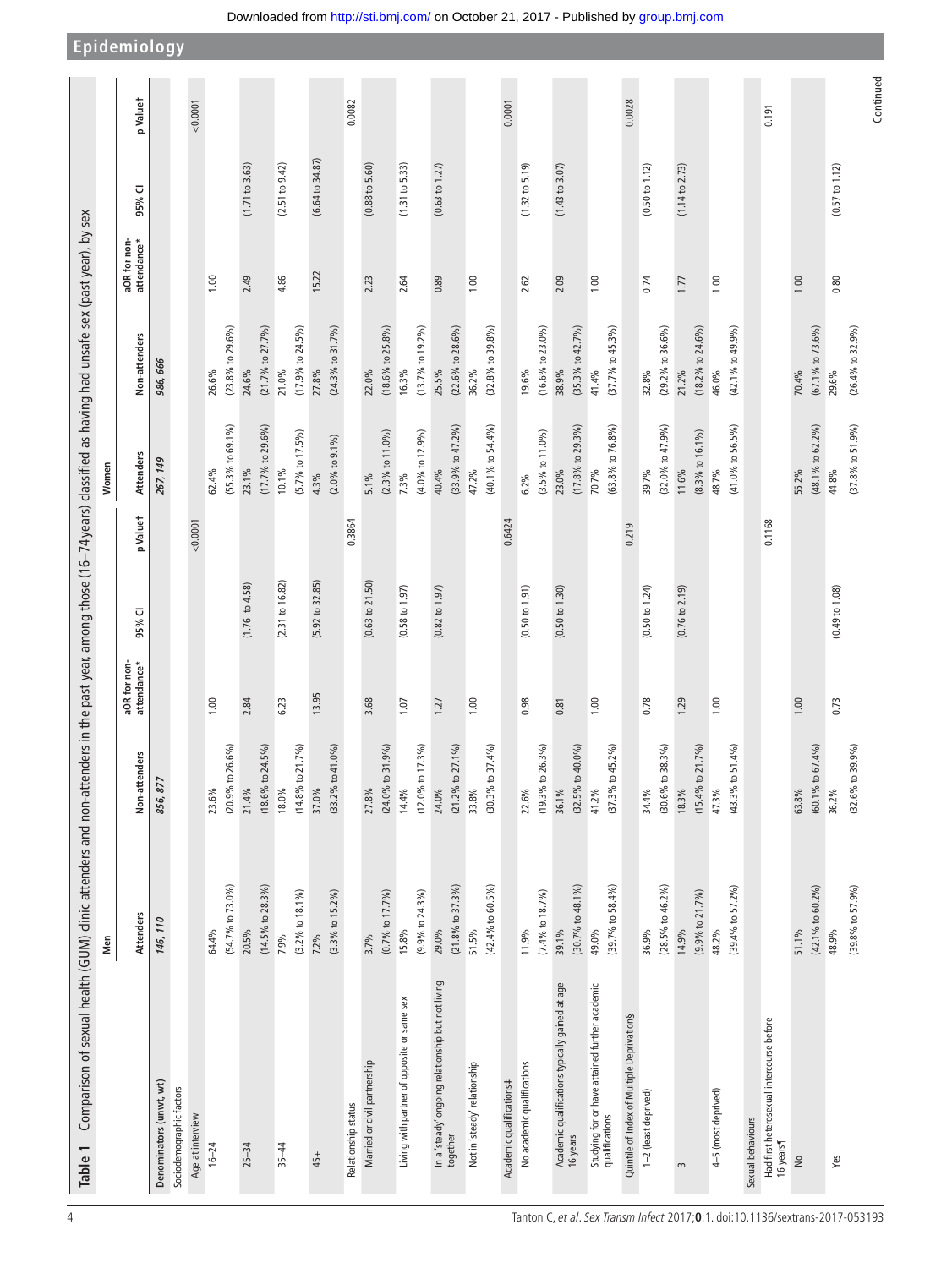| Continued<br>Table 1                                                    |                                        |                                 |                             |                           |          |                                |                                        |                             |                           |           |
|-------------------------------------------------------------------------|----------------------------------------|---------------------------------|-----------------------------|---------------------------|----------|--------------------------------|----------------------------------------|-----------------------------|---------------------------|-----------|
|                                                                         | Men                                    |                                 |                             |                           |          | Women                          |                                        |                             |                           |           |
|                                                                         | Attenders                              | Non-attenders                   | aOR for non-<br>attendance* | 95% CI                    | p Valuet | Attenders                      | Non-attenders                          | aOR for non-<br>attendance* | 95% CI                    | p Valuet  |
| Number of sexual partners, past year"                                   |                                        |                                 |                             |                           | 0.0001   |                                |                                        |                             |                           | 0.0001    |
| $\overline{ }$                                                          | 22.9%                                  | 38.4%                           | 1.00                        |                           |          | 20.3%                          | 49.3%                                  | 1.00                        |                           |           |
|                                                                         | $(16.0\% \text{ to } 31.7\%)$          | 42.2%)<br>$(34.7%$ to           |                             |                           |          | $(15.3\%$ to $26.5\%$          | $(45.6\% \text{ to } 52.9\%)$          |                             |                           |           |
| $\sim$                                                                  | $(7.8\% \text{ to } 19.2\%)$<br>12.4%  | 33.7%)<br>$(26.4%$ to<br>29.9%  | 1.43                        | $(0.73 \text{ to } 2.77)$ |          | $(20.8\%$ to 33.9%)<br>26.9%   | $(22.7%$ to $29.3%$<br>25.8%           | 0.45                        | (0.29 to 0.72)            |           |
|                                                                         |                                        |                                 |                             |                           |          |                                |                                        |                             |                           |           |
| $3 - 4$                                                                 | (23.7% to 41.4%)<br>31.9%              | 22.8%)<br>(16.6% to<br>19.6%    | 0.41                        | (0.23 to 0.74)            |          | $(25.8\%$ to 38.1%)<br>31.7%   | $(13.1\% \text{ to } 18.0\%)$<br>15.4% | 0.30                        | (0.19 to 0.46)            |           |
| 뉴                                                                       | 32.7%                                  | $12.1\%$                        | 0.25                        | (0.14 to 0.44)            |          | 21.2%                          | $9.5\%$                                | 0.31                        | $(0.18 \text{ to } 0.54)$ |           |
|                                                                         | $(24.8%$ to $41.7%$                    | 14.8%<br>(9.9% to               |                             |                           |          | (15.7% to 28.0%)               | $(7.5\% \text{ to } 11.9\%)$           |                             |                           |           |
| Concurrency, past year                                                  |                                        |                                 |                             |                           | 0.0891   |                                |                                        |                             |                           | 0.0001    |
| $\frac{1}{2}$                                                           | 61.9%                                  | 67.1%                           | 1.00                        |                           |          | 58.1%                          | 78.4%                                  | 1.00                        |                           |           |
|                                                                         | $(52.1\%$ to $70.8\%)$                 | 71.1%)<br>(62.8% to             |                             |                           |          | (50.3% to 65.6%)               | (74.9% to 81.5%                        |                             |                           |           |
| Yes                                                                     | $(29.2\%$ to $47.9\%)$<br>38.1%        | 37.2%)<br>$(28.9%$ to<br>32.9%  | 0.67                        | (0.42 to 1.06)            |          | $(34.4\%$ to $49.7\%$<br>41.9% | $(18.5\% \text{ to } 25.1\%$<br>21.6%  | 0.43                        | (0.29 to 0.64)            |           |
|                                                                         |                                        |                                 |                             |                           |          |                                |                                        |                             |                           |           |
| At least one partnership with age gap of at least 5<br>years, past year |                                        |                                 |                             |                           | 0.0049   |                                |                                        |                             |                           | 0.256     |
| ş                                                                       | 55.8%                                  | 45.1%                           | 1.00                        |                           |          | 55.2%                          | 48.6%                                  | 1.00                        |                           |           |
|                                                                         | $(46.2\%$ to $64.9\%$                  | 49.1%)<br>$(41.2%$ to           |                             |                           |          | $(48.2\% \text{ to } 62.0\%)$  | $(45.0\% \text{ to } 52.3\%)$          |                             |                           |           |
| Yes                                                                     | 44.2%                                  | 54.9%                           | 0.53                        | (0.34 to 0.83)            |          | 44.8%                          | 51.4%                                  | 0.82                        | $(0.58 \text{ to } 1.15)$ |           |
|                                                                         | $(35.1\%$ to $53.8\%)$                 | 58.8%)<br>(50.9% to             |                             |                           |          | $(38.0\% \text{ to } 51.8\%)$  | (47.7% to 55.0%)                       |                             |                           |           |
| Used the internet to find a sexual partner, past year                   |                                        |                                 |                             |                           | 0.0001   |                                |                                        |                             |                           | 0.0659    |
| $\frac{1}{2}$                                                           | 72.7%                                  | 84.9%                           | 1.00                        |                           |          | 87.6%                          | 90.9%                                  | 1.00                        |                           |           |
|                                                                         | $(64.6\%$ to 79.5%)                    | 87.5%)<br>$(81.9%$ to           |                             |                           |          | $(80.4\% \text{ to } 92.4\%)$  | (88.8% to 92.7%)                       |                             |                           |           |
| Yes                                                                     | 27.3%                                  | $15.1\%$                        | 0.39                        | (0.25 to 0.62)            |          | 12.4%                          | $9.1\%$                                | 0.52                        | (0.26 to 1.04)            |           |
|                                                                         | $(20.5\%$ to 35.4%)                    | $18.1\%$<br>(12.5% to           |                             |                           |          | $(7.6\% \text{ to } 19.6\%)$   | $(7.3\% \text{ to } 11.2\%)$           |                             |                           |           |
| Anal sex with opposite sex partner, past year                           |                                        |                                 |                             |                           | 0.2436   |                                |                                        |                             |                           | 0.0053    |
| $\geq$                                                                  | (58.8% to 75.0%)<br>67.4%              | 78.5%)<br>$(71.8%$ to<br>75.3%  | 1.00                        |                           |          | (60.2% to 73.0%)<br>66.9%      | $(78.2\%$ to $83.8\%$<br>81.2%         | 1.00                        |                           |           |
| Yes                                                                     | $(25.0\% \text{ to } 41.2\%)$<br>32.6% | 28.2%)<br>$(21.5\%$ to<br>24.7% | 0.78                        | (0.52 to 1.18)            |          | $(27.0\%$ to 39.8%)<br>33.1%   | $(16.2\% \text{ to } 21.8\%)$<br>18.8% | 0.59                        | (0.41 to 0.85)            |           |
|                                                                         |                                        |                                 |                             |                           |          |                                |                                        |                             |                           |           |
| Had 1+ same sex partner, past year<br>$\frac{1}{2}$                     | 93.3%                                  | 96.4%                           |                             |                           |          | 91.6%                          | 97.2%                                  |                             |                           |           |
|                                                                         | $(86.9\% \text{ to } 96.7\%)$          | 97.7%)<br>(94.6% to             |                             |                           |          | $(85.3\%$ to 95.4%)            | $(95.9\% \text{ to } 98.1\%)$          |                             |                           |           |
| Yes                                                                     | 6.7%                                   | $3.6\%$                         | ŧ,                          |                           |          | 8.4%                           | 2.8%                                   | $\ddagger$                  |                           |           |
|                                                                         | $(3.3\%$ to $13.1\%$                   | $(2.3\%$ to $5.4\%$             |                             |                           |          | $(4.6\% \text{ to } 14.7\%)$   | (1.9% to 4.1%)                         |                             |                           |           |
| Had 1+ partner who normally lives outside the UK,<br>past 5 years       |                                        |                                 |                             |                           | 0.0371   |                                |                                        |                             |                           | 0.0426    |
| $\frac{1}{2}$                                                           | 69.7%                                  | 81.0%                           | 1.00                        |                           |          | 83.2%                          | 90.2%                                  | 1.00                        |                           |           |
|                                                                         | $(60.0\%$ to $77.9\%)$                 | 84.0%)<br>$(77.7%$ to           |                             |                           |          | $(76.6\%$ to 88.3%)            | $(88.0\% \text{ to } 92.1\%)$          |                             |                           |           |
| Yes                                                                     | 30.3%                                  | 19.0%                           | 0.59                        | (0.35 to 0.97)            |          | 16.8%                          | 9.8%                                   | 0.57                        | (0.33 to 0.98)            |           |
|                                                                         | $(22.1\%$ to $40.0\%$                  | 22.3%<br>(16.0% to              |                             |                           |          | (11.7% to 23.4%)               | (7.9% to 12.0%)                        |                             |                           |           |
|                                                                         |                                        |                                 |                             |                           |          |                                |                                        |                             |                           | Continued |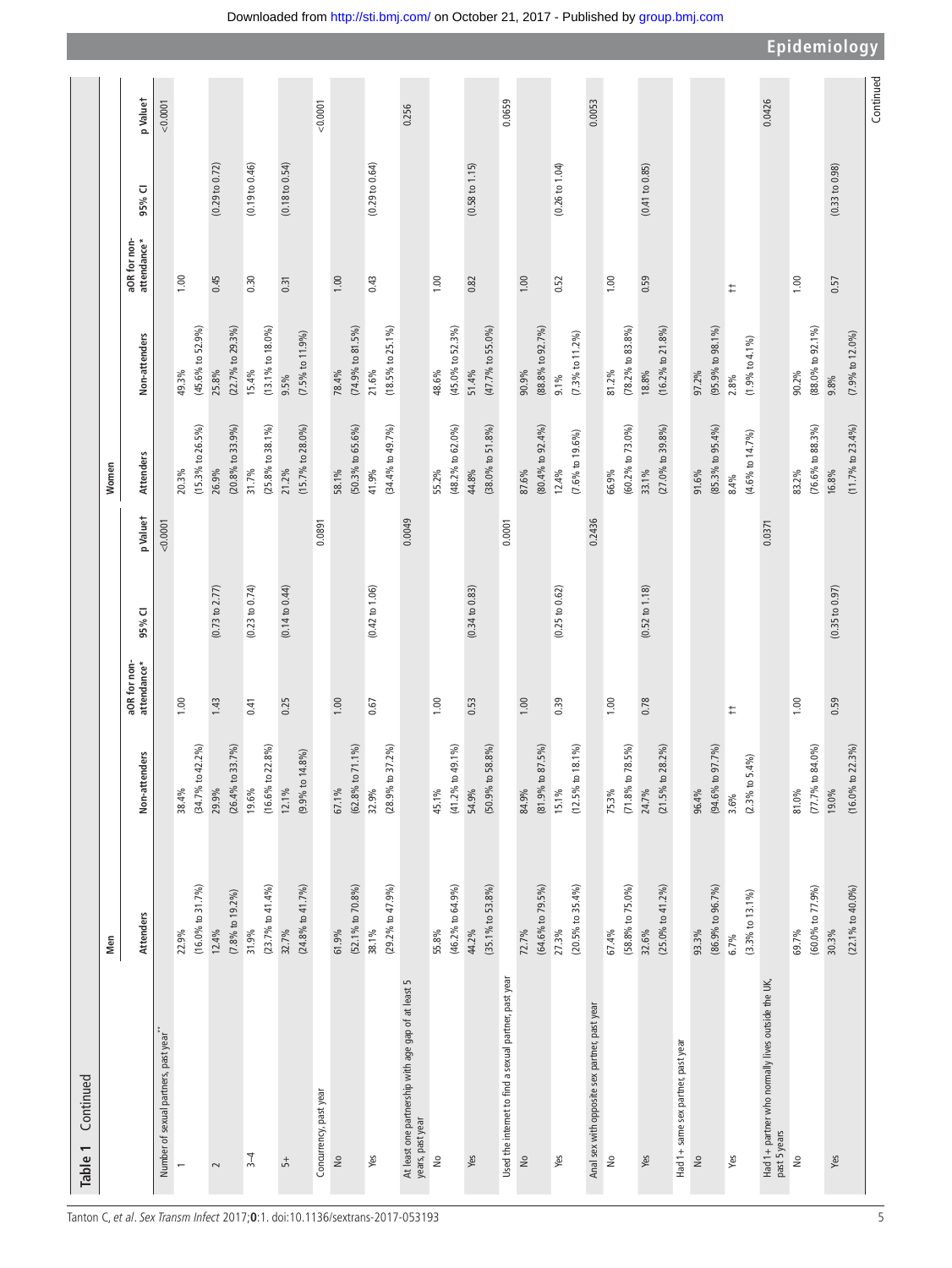| Table 1 Continued                                                                                                                                                                                                    |                               |                                |                             |                           |          |                               |                               |                             |                |          |
|----------------------------------------------------------------------------------------------------------------------------------------------------------------------------------------------------------------------|-------------------------------|--------------------------------|-----------------------------|---------------------------|----------|-------------------------------|-------------------------------|-----------------------------|----------------|----------|
|                                                                                                                                                                                                                      | Men                           |                                |                             |                           |          | Women                         |                               |                             |                |          |
|                                                                                                                                                                                                                      | <b>Attenders</b>              | Non-attenders                  | attendance*<br>aOR for non- | 95% CI                    | p Valuet | <b>Attenders</b>              | Non-attenders                 | attendance*<br>aOR for non- | 95% CI         | p Valuet |
| STI risk perception                                                                                                                                                                                                  |                               |                                |                             |                           | 0.0062   |                               |                               |                             |                | 0.0048   |
| Not at all at risk                                                                                                                                                                                                   | 29.7%                         | 48.2%                          | 1.00                        |                           |          | 37.5%                         | 57.9%                         | 1.00                        |                |          |
|                                                                                                                                                                                                                      | $(21.4\%$ to 39.6%)           | $(44.2\% \text{ to } 52.1\% )$ |                             |                           |          | $(30.5\% \text{ to } 45.1\%)$ | (54.2% to 61.5%)              |                             |                |          |
| Not very much                                                                                                                                                                                                        | 46.6%                         | 42.3%                          | 0.80                        | $(0.48 \text{ to } 1.31)$ |          | 44.7%                         | 33.9%                         | 0.65                        | (0.44 to 0.95) |          |
|                                                                                                                                                                                                                      | $(37.5%$ to 55.9%)            | $(38.6\% \text{ to } 46.1\%)$  |                             |                           |          | $(37.2\%$ to 52.3%)           | $(30.5\%$ to 37.5%)           |                             |                |          |
| Greatly/Quite a lot at risk                                                                                                                                                                                          | 23.7%                         | 9.5%                           | 0.41                        | (0.23 to 0.73)            |          | 17.9%                         | 8.2%                          | 0.43                        | (0.25 to 0.74) |          |
|                                                                                                                                                                                                                      | $(17.0\%$ to 32.0%)           | $(7.6\% \text{ to } 11.8\%)$   |                             |                           |          | $(12.2\%$ to 25.3%)           | $(6.4\% \text{ to } 10.3\%)$  |                             |                |          |
| Among 16-44 year olds denominators (unwt, wt)                                                                                                                                                                        | 139, 102                      | 621, 553                       |                             |                           |          | 260, 142                      | 811, 481                      |                             |                |          |
| Reported testing for Chlamydia, past year                                                                                                                                                                            |                               |                                |                             |                           |          |                               |                               |                             |                |          |
| ş                                                                                                                                                                                                                    | 10.3%                         | 81.3%                          |                             |                           |          | 13.9%                         | 61.0%                         |                             |                |          |
|                                                                                                                                                                                                                      | $(6.3%$ to $16.4%$            | $(77.7%$ to 84.4%)             |                             |                           |          | $(9.4\% \text{ to } 20.1\%)$  | $(57.0\%$ to 64.8%)           |                             |                |          |
| Yes                                                                                                                                                                                                                  | 89.7%                         | 18.7%                          |                             |                           |          | 86.1%                         | 39.0%                         |                             |                |          |
|                                                                                                                                                                                                                      | $(83.6\% \text{ to } 93.7\%)$ | to $22.3\%$<br>(15.6%          |                             |                           |          | (79.9% to 90.6%)              | $(35.2\% \text{ to } 43.0\%)$ |                             |                |          |
| t pValues for wald test for association between each variable and non-attendance after adjustment for age<br>*Age-adjusted ORs, adjusting for age as a continous variable.<br>$+$ Darticipante agod $\leq$ 1.7 voare |                               |                                |                             |                           |          |                               |                               |                             |                |          |

‡Participants aged ≥17 years.

+ Participants aged ≥17 years<br>sindex of Multiple Deprivation is an area-level measure of deprivation [ref Payne & Abel].<sup>33</sup><br>filfrist heterosexual sex age 13-r.<br>filfrist heterosexual sex age 13-r.<br>t + ORs not presented due §Index of Multiple Deprivation is an area-level measure of deprivation [ref Payne & Abel].<sup>[33](#page-9-8)</sup>

¶First heterosexual sex age 13+.

\*\*Opposite and/or same-sex partners.

††ORs not presented due to cell sizes<30. GUM, genitourinary medicine.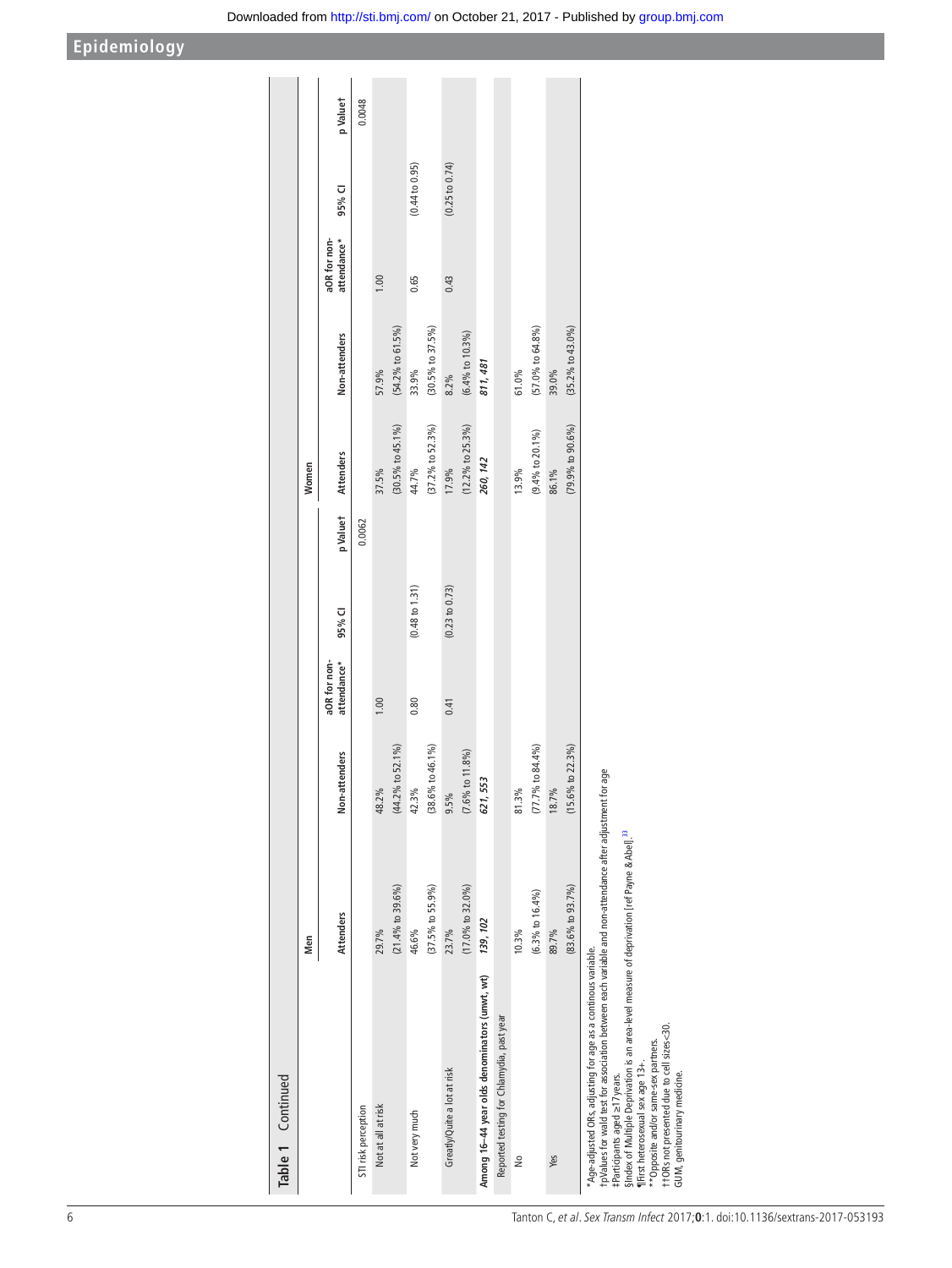| Table 2                                                                                                                                        |                               |                               |                                  |                             | Preferred location to seek diagnosis or treatment for a suspected STI (hypothetical) among 16–44 year olds reporting unsafe sex within the past year, by sex and SHC attendance                                                                                                                                                                                                                                                                                                   |                               |                               |                               |
|------------------------------------------------------------------------------------------------------------------------------------------------|-------------------------------|-------------------------------|----------------------------------|-----------------------------|-----------------------------------------------------------------------------------------------------------------------------------------------------------------------------------------------------------------------------------------------------------------------------------------------------------------------------------------------------------------------------------------------------------------------------------------------------------------------------------|-------------------------------|-------------------------------|-------------------------------|
|                                                                                                                                                | Men                           |                               |                                  |                             | Women                                                                                                                                                                                                                                                                                                                                                                                                                                                                             |                               |                               |                               |
|                                                                                                                                                | SHC attendance                |                               |                                  |                             | SHC attendance                                                                                                                                                                                                                                                                                                                                                                                                                                                                    |                               |                               |                               |
|                                                                                                                                                |                               | Attended but not              |                                  |                             |                                                                                                                                                                                                                                                                                                                                                                                                                                                                                   | Attended but not              |                               |                               |
|                                                                                                                                                | Within the last year          | within the last year          | Never attended                   | Total                       | Within the last year                                                                                                                                                                                                                                                                                                                                                                                                                                                              | within the last year          | Never attended                | Total                         |
|                                                                                                                                                | 15.6%                         | 20.5%                         | .9%<br>ශි                        | 100.0%                      | 22.8%                                                                                                                                                                                                                                                                                                                                                                                                                                                                             | 23.7%                         | 53.4%                         | 100.0%                        |
|                                                                                                                                                | $(13.1\% \text{ to } 18.5\%)$ | $(17.4\% \text{ to } 24.0\%)$ | $(59.7\% \text{ to } 67.8\%)$    |                             | $(19.9\% \text{ to } 26.0\%)$                                                                                                                                                                                                                                                                                                                                                                                                                                                     | $(21.0\% \text{ to } 26.7\%)$ | $(49.9\% \text{ to } 56.9\%)$ |                               |
| Place would first go to seek diagnosis/treatment for a<br>suspected STI                                                                        |                               |                               |                                  |                             |                                                                                                                                                                                                                                                                                                                                                                                                                                                                                   |                               |                               |                               |
| General practice surgery                                                                                                                       | 22.0%                         | 26.0%                         | 65.1%                            | 50.4%                       | 16.5%                                                                                                                                                                                                                                                                                                                                                                                                                                                                             | 38.7%                         | 77.1%                         | 54.1%                         |
|                                                                                                                                                | $(15.7\%$ to 29.9%)           | $(19.3\% \text{ to } 34.1\%)$ | $(59.8\% \text{ to } 70.1\%)$    | $(46.1\%$ to 54.6%)         | $(11.8\% \text{ to } 22.7\%)$                                                                                                                                                                                                                                                                                                                                                                                                                                                     | $(32.3\% \text{ to } 45.6\%)$ | $(72.6\% \text{ to } 81.0\%)$ | $(50.6\% \text{ to } 57.6\%)$ |
| Sexual health clinic (GUM                                                                                                                      | 75.3%                         | 70.3%                         | 2%<br>26.                        | 42.9%                       | 77.3%                                                                                                                                                                                                                                                                                                                                                                                                                                                                             | 55.2%                         | 13.5%                         | 38.0%                         |
| dimic)                                                                                                                                         | $(67.1\%$ to 82.0%)           | $(62.1\%$ to 77.4%)           | 1.8% to 31.2%)<br>$\overline{c}$ | $(38.7%$ to $47.2%$         | (70.7% to 82.9%)                                                                                                                                                                                                                                                                                                                                                                                                                                                                  | $(48.4\% \text{ to } 61.9\%)$ | $(10.2\% \text{ to } 17.6\%)$ | $(34.5%$ to $41.6%$           |
| Retail/other                                                                                                                                   | $0.3\%$                       | 1.5%                          | <b>Po</b><br>47                  | 3.3%                        | $0.5\%$                                                                                                                                                                                                                                                                                                                                                                                                                                                                           | $1.1\%$                       | 1.8%                          | 1.3%                          |
|                                                                                                                                                | $(0.0\% \text{ to } 1.9\%)$   | $(0.5\% \text{ to } 4.8\%)$   | (2.7% to 8.1%                    | $(2.0\% \text{ to } 5.6\%)$ | $(0.1\%$ to 3.4%)                                                                                                                                                                                                                                                                                                                                                                                                                                                                 | $(0.3\% \text{ to } 3.5\%)$   | $(0.9\% \text{ to } 3.6\%)$   | $(0.7%$ to 2.4%)              |
| Community clinic and                                                                                                                           | 2.5%                          | 2.1%                          | 0%<br>$\frac{0}{4}$              | 3.4%                        | 5.6%                                                                                                                                                                                                                                                                                                                                                                                                                                                                              | 4.9%                          | 7.7%                          | 6.6%                          |
| other medical <sup>†</sup>                                                                                                                     | $(0.9\% \text{ to } 6.5\%)$   | $(0.8\% \text{ to } 5.7\%)$   | $(2.4\% \text{ to } 6.6\%)$      | (2.2% to 5.1%)              | $(3.3\% \text{ to } 9.5\%)$                                                                                                                                                                                                                                                                                                                                                                                                                                                       | $(2.7\% \text{ to } 8.9\%)$   | $(5.6\% \text{ to } 10.3\%)$  | $(5.1\% \text{ to } 8.4\%)$   |
| <b>Denominators</b>                                                                                                                            |                               |                               |                                  |                             |                                                                                                                                                                                                                                                                                                                                                                                                                                                                                   |                               |                               |                               |
| Unweighted                                                                                                                                     | 139                           | 167                           | 454                              | 760                         | 260                                                                                                                                                                                                                                                                                                                                                                                                                                                                               | 266                           | 546                           | 1072                          |
| Weighted                                                                                                                                       | 102                           | 134                           | 418                              | 655                         | 142                                                                                                                                                                                                                                                                                                                                                                                                                                                                               | 148                           | 333                           | 623                           |
| women), youth advisory clinic, for example, Brook Clinic (0.3% men, 0.9% women) and<br>GUM, genitourinary medicine, SHC, sexual health clinic. |                               |                               |                                  |                             | t Community clinic and other medical indudes: NHS FP clinic/contraceptive clinic/reproductive health clinic (2.0% men, 4.5% women), NHS antenatal clinic/midwife (0.4% men, 0.4% women), private non-NHS clinic or doctor (0.1<br>*Retail includes: internet site offering treatment (1.3% men, 0.7% women), pharmacy/chemist (0.6% men, 0.2% women) as well as 'somewhere else' (1.5% men, 0.4% women)<br>hospital accident and emergency A&E department (0.6% men, 0.0% women). |                               |                               |                               |

<span id="page-7-0"></span> $\frac{1}{1}$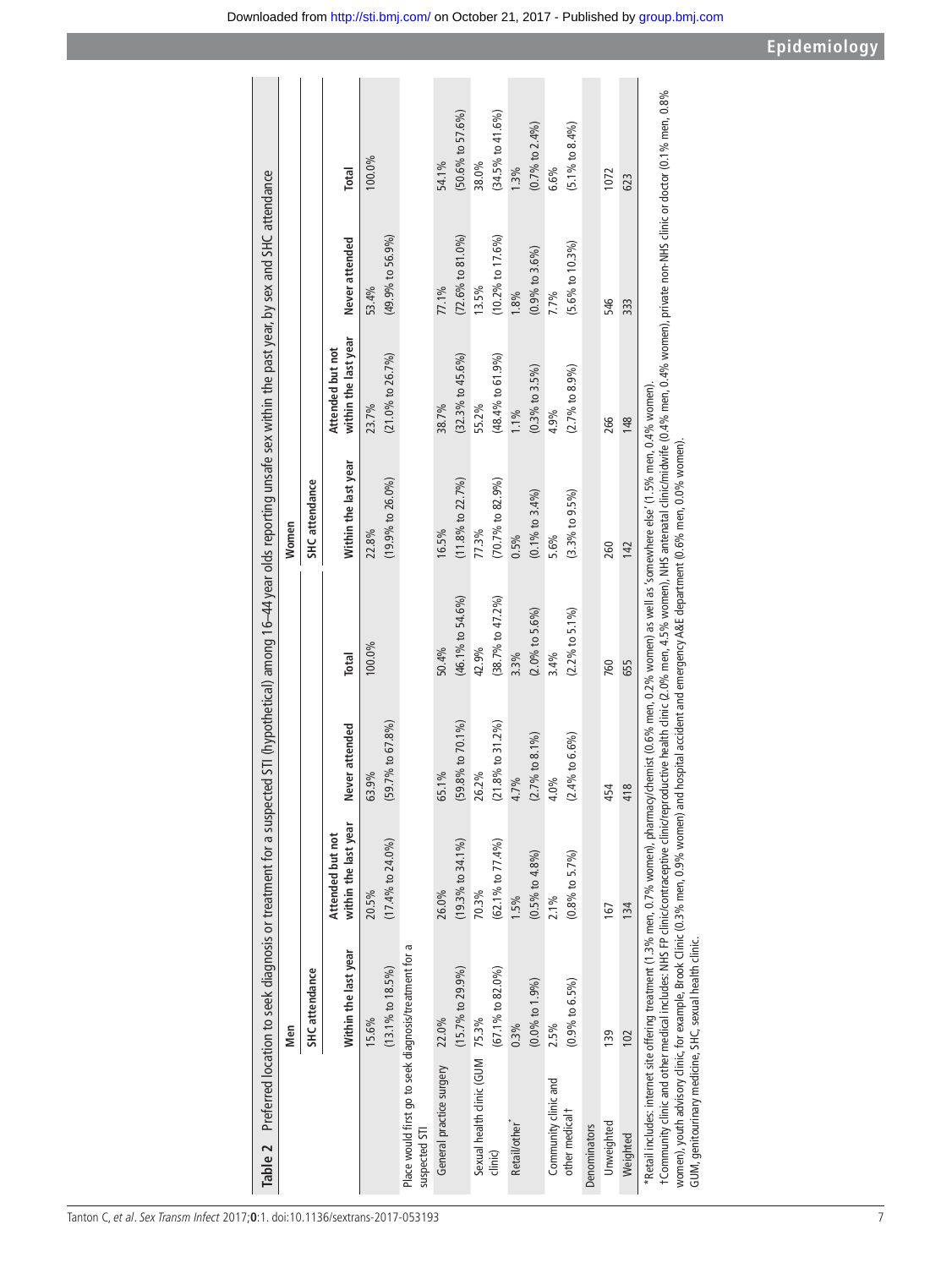not know whether SHC attendance preceded or followed behaviours known to be potential indicators of need for sexual healthcare. The data presented are representative of individuals aged 16–74 years living in private residential households only; those under 16, the homeless and those living in institutions may have different profiles of SHC attendance and/or preferred sources for the diagnosis and/or treatment of STIs.

We also acknowledge limitations in our measures. First, our measure of SHC non-attendance does not take into account testing for STIs in other settings, such as primary care or community-based testing, which is particularly relevant for chlamydia and HIV as a substantial proportion of testing for these STIs occurs outside of SHCs.<sup>[20 21](#page-9-9)</sup> However, we have quantified chlamydia testing among those not attending SHC (for those aged <45 years on whom we have these data). Second, our two questions asking about SHC attendance and hypothetical service preference do not capture the increasing complexity of sexual health service provision in Britain. Given the broad range of settings providing SH services, we cannot be sure how participants interpreted *'sexual health clinic (GUM clinic)*'; however, we obtained similar estimates of SHC attendance to those from GUM clinic surveillance data.<sup>[9](#page-9-2)</sup> Finally, we defined those with STI testing needs as participants reporting (in the past year) unprotected first sex with a new partner or more than one partner and no use of condoms. This refers to condom use for vaginal and anal sex since Natsal-3 did not ask about condom use during oral sex, which is a limitation as transmission risk for many STIs is determined by condomless *oral* sex. In addition, we acknowledge that an individual's STI risk extends beyond their own behaviour as it also reflects the characteristics and behaviours of their partner(s) and wider sexual networks. This means our measure will overestimate risk for some and underestimate risk for others. In particular, while we recognise that risks may differ by age and age of sexual partners, we did not have the power to stratify analysis by age. Nonetheless, this measure does provide some indicator of exposure to risk and is in line with national clinical recommendations for those who have had unprotected sex with a new partner to have a sexual health check.<sup>[17](#page-9-6)</sup>

In terms of the extent of unmet sexual health need in the population, we found that over 85% of men and women who we considered to have had unsafe sex had not attended a SHC in the past year. While this suggests there is unmet need, the exact intensity of resource required to meet this need, that is, a comprehensive range of STI tests available from specialist GUM services or a chlamydia test accessed online or through GP, cannot be determined from these data and the take home message is less pessimistic.

First, those attending clinic were younger and were more likely to report higher-risk sexual behaviours. These are individuals who may not receive comprehensive sexual healthcare in primary care settings, when compared with a SHC, where the full range of STI tests, appropriate treatment, provider-led partner notification and health promotion support are more likely to be available,  $2^{2-24}$  and it is encouraging that SHC use is higher among these key populations.

Second, many of those reporting unsafe sex and *not* attending a SHC reported testing for chlamydia in the past year, suggesting engagement with sexual health services more broadly. Our previous work suggested that most of those who test for chlamydia outside SHCs were at lower risk $^{25}$  and may therefore not need the more specialist services provided by a SHC. The majority of people reporting unsafe sex would seek diagnosis and treatment for a suspected STI from GP, demonstrating the potential for sexual healthcare provision in primary care to reach

those who do not attend specialist services and do not need to, particularly given that the majority of the British population are registered with a GP. Testing within GP may be increasingly feasible with current reconfigurations and retendering of SHCs across England and the drive to achieve more cost-effective ways of testing and treating people. Strong referral systems between local healthcare providers are required to ensure that those requiring more specialist services access them.

SHCs remain stigmatised services but qualitative research<sup>[26](#page-9-12)</sup> shows attendance helps normalise the experience and reduces felt stigma and the fear of discrimination.<sup>[27](#page-9-13)</sup> Those who had more recently attended a SHC were more likely to report that they would seek care for a suspected STI at a SHC. This might be considered a marker of patient satisfaction provided a choice of services is available. At the same time, our data suggest that SHC providers should educate people about what to expect when they attend a clinic $28$  and normalise attendance to increase familiarity with SHCs. This is particularly important for those who engage in high-risk behaviours for STI/HIV transmission. The data do not allow us to investigate why people chose particular services and further research is required to draw conclusions about this and gauge satisfaction with particular sexual health services.

Although <2% of men and <1% of women would first seek diagnosis and/or treatment for a suspected STI from an internet site offering treatment, these data were collected in 2010–2012 and online sexual health services have expanded and continue to do so in Britain as in other countries.<sup>2930</sup> eSexual Health services are likely to become more widely used. These may act as a triage, referring those at higher risk or with a positive test result. Such services offering diagnosis and/or treatment have been found to be highly acceptable to users $31$  and may address some of the barriers to SHC attendance.<sup>[32](#page-9-17)</sup>

Many of the current initiatives to improve sexual health in Britain focus on young people, a group at highest risk of some sexual health outcomes such as chlamydia infection.<sup>9</sup> <sup>19</sup> Young people (16–24 years) were more likely to report SHC attendance (ever), despite having fewer years of being sexually active, which suggests that efforts to promote sexual health and service use in this group have had some success. Attendance at SHC was also higher in younger than older people reporting unsafe sex and in addition many young people, particularly women, who had not attended a SHC reported chlamydia testing. Although behaviours known to be associated with STI transmission, such as condomless sex with multiple partners, are more common among young people, they are not infrequently reported by men and women aged  $25-44<sup>1</sup>$  $25-44<sup>1</sup>$  $25-44<sup>1</sup>$ , and therefore sexual health and advice

#### **Key messages**

- ► Approximately 1 in 20 sexually active 16–74 year olds in Britain reported sexual health clinic (SHC) attendance in the last year.
- ► However, more than 85% of British people aged 16–74 years reporting 'unsafe sex' in the past year had not attended a SHC in that period.
- ► Although among those reporting unsafe sex, attendance was higher in those reporting more sexual partners and concurrency, both in the past year and many non-attenders reported testing for chlamydia in the past year.
- ► Diverse sexual health services with strong referral mechanisms are needed to offer appropriate care to those at risk.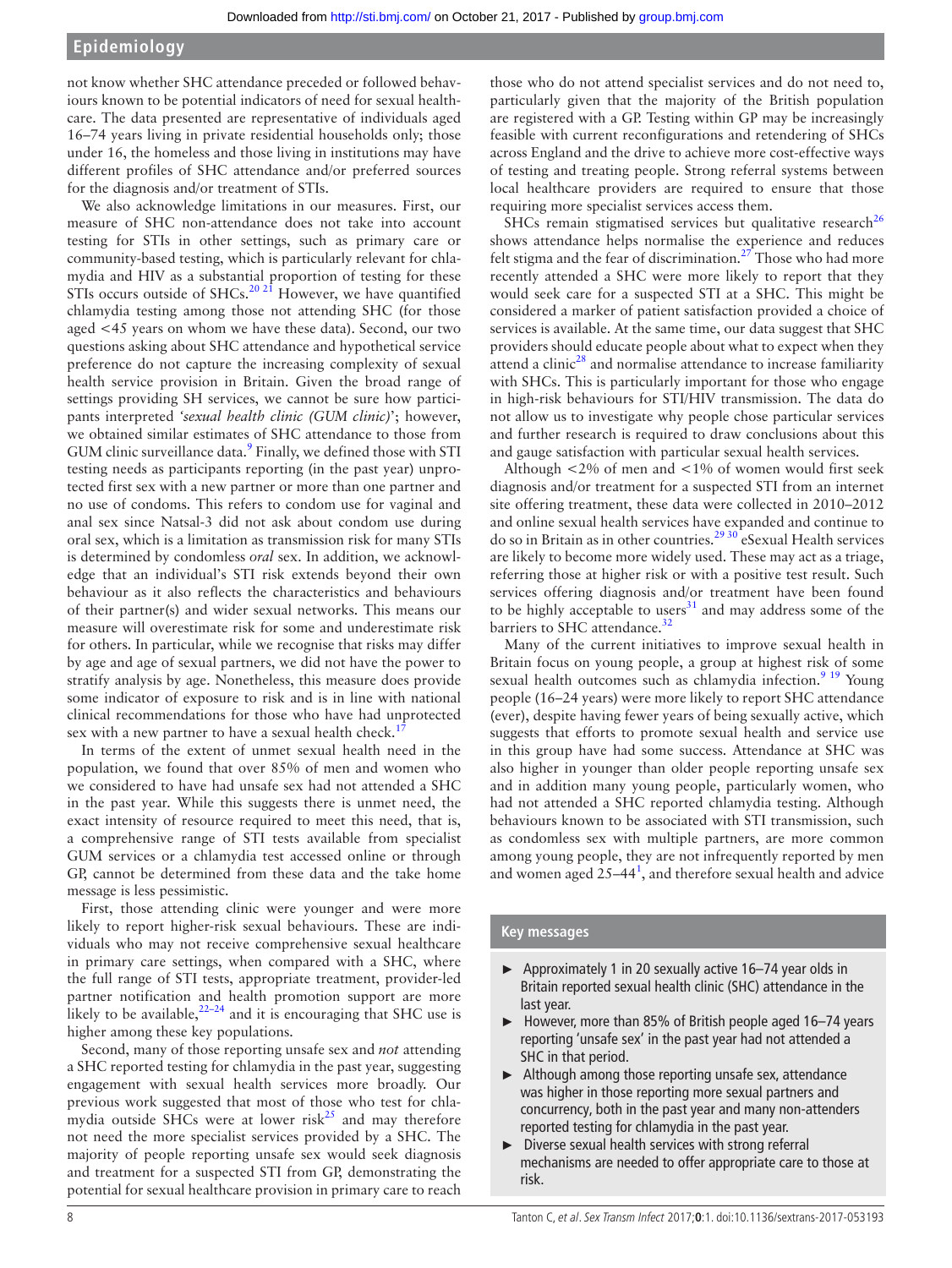services should include those open to older adults/targeted by risk behaviour rather than age, although not at the expense of services targeting young people.

People reporting behaviours that are markers of potential STI transmission risk were more likely to report recent SHC attendance and many of those not attending SHCs reported testing for chlamydia. While it is encouraging that large and increasing proportions of the population reporting sexual behaviours known to be associated with STI transmission are accessing services, many people still do not do so. Given that non-attenders reporting risk behaviours expressed preference for GP care, this may be an avenue for improving access to STI testing. However, this must be alongside improved referral from GP to more specialist services for patients with more complex needs to ensure they receive a more comprehensive package of care, including partner notification.

#### **Handling editor** Jonathan Ross

**Acknowledgements** Natsal-3 is a collaboration between University College London, the London School of Hygiene and Tropical Medicine, NatCen Social Research, Public Health England and the University of Manchester. We thank the study participants and the team of interviewers from NatCen Social Research who carried out the fieldwork. We are grateful to Jessica Datta and Sarah Woodhall for their comments on an earlier version of the paper.

**Contributors** This paper was conceived by RSG, SC, CT, GH, PS and CHM. RSG wrote the first draft of the article, CT wrote further drafts with contributions from SC, NF, FM, GH, AMJ, JC, PS and CHM. KLH, CT and RSG carried out the statistical analysis, with support from CHM and SC. AMJ, PS and CHM, initial applicants for Natsal-3, wrote the study protocol and obtained funding. CT, SC, NF, AMJ, PS and CHM designed the Natsal-3 questionnaire, applied for ethics approval and undertook piloting of the questionnaire. CT, SC and CHM managed data. All authors interpreted data, reviewed successive drafts and approved the final version of the article.

**Funding** The study was supported by grants from the Medical Research Council (G0701757); and the Wellcome Trust (084840), with contributions from the Economic and Social Research Council and Department of Health. Soazig Clifton was funded to undertake independent research supported by the National Institute for Health Research (NIHR Research Methods Programme, Fellowships and Internships, NIHR-RMFI-2014-05-28). The views expressed in this publication are those of the authors and not necessarily those of the NHS, the National Institute for Health Research or the Department of Health. The sponsors of the study had no role in study design, data collection, data analysis, data interpretation or writing of the report. The corresponding author had full access to all the data in the study and had final responsibility for the decision to submit for publication.

**Competing interests** AMJ has been Governor of the Wellcome Trust since 2011.

**Ethics approval** Oxfordshire Research Ethics Committee A (reference: 09/ H0604/27).

**Provenance and peer review** Not commissioned; externally peer reviewed.

**Data sharing statement** The Natsal-3 dataset is publicly available from the UK Data Service: [https://discover.ukdataservice.ac.uk/; SN: 7799; persistent identifier:](https://discover.ukdataservice.ac.uk/; SN: 7799; persistent identifier: 10.5255/UKDA-SN-77991-1)  [10.5255/UKDA-SN-77991-1.](https://discover.ukdataservice.ac.uk/; SN: 7799; persistent identifier: 10.5255/UKDA-SN-77991-1)

**Open Access** This is an Open Access article distributed in accordance with the terms of the Creative Commons Attribution (CC BY 4.0) license, which permits others to distribute, remix, adapt and build upon this work, for commercial use, provided the original work is properly cited. See: <http://creativecommons.org/licenses/by/4.0/>

© Article author(s) (or their employer(s) unless otherwise stated in the text of the article) 2017. All rights reserved. No commercial use is permitted unless otherwise expressly granted.

#### **References**

- <span id="page-9-0"></span>1 Mercer CH, Tanton C, Prah P, et al. Changes in sexual attitudes and lifestyles in Britain through the life course and over time: findings from the national surveys of sexual attitudes and lifestyles (Natsal). [The Lancet](http://dx.doi.org/10.1016/S0140-6736(13)62035-8) 2013;382:1781-94.
- 2 Johnson AM, Mercer CH, Erens B, et al. Sexual behaviour in Britain: partnerships, practices, and HIV risk behaviours. [Lancet](http://dx.doi.org/10.1016/S0140-6736(01)06883-0) 2001;358:1835–42.
- <span id="page-9-1"></span>3 Department of Health. The national strategy for sexual health and HIV. London: Department of Health, 2001.
- Department of Health. A framework for sexual health improvement in England. London: Department of Health, 2013.
- 5 National assembly for Wales. A strategic framework for promoting sexual health in Wales. National Assembly for Wales: Cardiff, 2000.
- 6 The scottish executive. Respect and responsibility: strategy and action plan for improving sexual health. Edinburgh: The Scottish Executive, 2005.
- 7 The Scottish Government. The sexual health and blood borne virus framework 2011- 15. Edinburgh: The Scottish Government, 2011.
- 8 Welsh Assembly Government. Sexual health and wellbeing action plan for Wales 2010-2015: Welsh Assembly Government, 2010.
- <span id="page-9-2"></span>9 Erens B, Phelps A, Clifton S, et al. National survey of sexual attitudes and lifestyles 3. Technical report, 2013.
- <span id="page-9-3"></span>10 National Chlamydia Screening Programme. 2003. [http://www.chlamydiascreening.](http://www.chlamydiascreening.nhs.uk/ps/) [nhs.uk/ps/](http://www.chlamydiascreening.nhs.uk/ps/)(accessed 18 Dec 2015)
- 11 Public Health England. Human papillomavirus (HPV) vaccine coverage in england, 2008/09 to 2013/14: a review of the full six years of the three-dose schedule. London: Public Health England, 2015.
- 12 Fenton KA, Mercer CH, Johnson AM, et al. Reported sexually transmitted disease clinic attendance and sexually transmitted infections in britain: prevalence, risk factors, and proportionate population burden. *[J Infect Dis](http://dx.doi.org/10.1086/425286)* 2005;191 Suppl 1:S127–S138.
- <span id="page-9-4"></span>13 Savage EJ, Mohammed H, Leong G, et al. Improving surveillance of sexually transmitted infections using mandatory electronic clinical reporting: the genitourinary medicine clinic activity dataset, England, 2009 to 2013. [Euro Surveill](http://dx.doi.org/10.2807/1560-7917.ES2014.19.48.20981) 2014;19:20981.
- <span id="page-9-5"></span>14 Erens B, Phelps A, Clifton S, et al. Methodology of the third British national survey of sexual attitudes and lifestyles (Natsal-3). [Sex Transm Infect](http://dx.doi.org/10.1136/sextrans-2013-051359) 2014;90:84-9.
- 15 General Register Office for Scotland. 2011 Census, 2011.
- 16 Census Data. 2011. [http://www.ons.gov.uk/ons/guide-method/census/2011/census](http://www.ons.gov.uk/ons/guide-method/census/2011/census-data/index.html)[data/index.html](http://www.ons.gov.uk/ons/guide-method/census/2011/census-data/index.html)(accessed 15 May 2015)
- <span id="page-9-6"></span>17 What should I do if I think I've got an STI? - Health questions - NHS Choices. 2016 <http://www.nhs.uk/chq/Pages/962.aspx>(accessed 19 Oct 2016)
- <span id="page-9-7"></span>18 STATA Corp. STATA 14. College Station, 2015.
- 19 Woodhall SC, Soldan K, Sonnenberg P, et al. Is chlamydia screening and testing in Britain reaching young adults at risk of infection? Findings from the third national survey of sexual attitudes and lifestyles (Natsal-3). [Sex Transm Infect](http://dx.doi.org/10.1136/sextrans-2015-052013) 2016;92:218–27.
- <span id="page-9-9"></span>20 Tables 1-4: Chlamydia testing data for 15-24 year olds in England. 2016 [https://www.](https://www.gov.uk/government/uploads/system/uploads/attachment_data/file/534470/2012_NCSPDataTables_version1.0.pdf) [gov.uk/government/uploads/system/uploads/attachment\\_data/file/534470/2012\\_](https://www.gov.uk/government/uploads/system/uploads/attachment_data/file/534470/2012_NCSPDataTables_version1.0.pdf) [NCSPDataTables\\_version1.0.pdf](https://www.gov.uk/government/uploads/system/uploads/attachment_data/file/534470/2012_NCSPDataTables_version1.0.pdf) (accessed 19 Oct 2016)
- 21 Clifton S, Nardone A, Field N, et al. HIV testing, risk perception, and behaviour in the British population. [AIDS](http://dx.doi.org/10.1097/QAD.0000000000001006) 2016;30:943-52.
- <span id="page-9-10"></span>22 Dabrera G, Johnson SA, Bailey AC, et al. Do enhanced sexual health services meet the needs of men who have sex with men? [Int J STD AIDS](http://dx.doi.org/10.1177/0956462412472449) 2013;24:233-5.
- 23 Wetten S, Mohammed H, Yung M, et al. Diagnosis and treatment of chlamydia and gonorrhoea in general practice in England 2000-2011: a population-based study using data from the UK Clinical Practice Research Datalink. **[BMJ Open](http://dx.doi.org/10.1136/bmjopen-2015-007776)** 2015;5:5:e007776.
- 24 Mohammed H, Sile B, Furegato M, et al. Poor adherence to gonorrhoea treatment guidelines in general practice in England. [Br J Gen Pract](http://dx.doi.org/10.3399/bjgp16X686077) 2016;66:352.
- <span id="page-9-11"></span>25 Clifton S, Mercer CH, Woodhall SC, et al. Patterns of chlamydia testing in different settings and implications for wider STI diagnosis and care: a probability sample survey of the British population. [Sex Transm Infect](http://dx.doi.org/10.1136/sextrans-2016-052719) 2017;93:276-83.
- <span id="page-9-12"></span>26 Scoular A, Duncan B, Hart G. "That sort of place…where filthy men go…": a qualitative study of women's perceptions of genitourinary medicine services. Sex [Transm Infect](http://dx.doi.org/10.1136/sti.77.5.340) 2001;77:340–3.
- <span id="page-9-13"></span>27 Scambler G. Health-related stigma. : Sociology of health & illness, 2009:31: 441–55.
- <span id="page-9-14"></span>28 Visiting an STI clinic. 2015 [http://www.nhs.uk/Livewell/STIs/Pages/VisitinganSTIclinic.](http://www.nhs.uk/Livewell/STIs/Pages/VisitinganSTIclinic.aspx) [aspx](http://www.nhs.uk/Livewell/STIs/Pages/VisitinganSTIclinic.aspx) (accessed 03 Dec 2015)
- <span id="page-9-15"></span>29 Owens SL, Arora N, Quinn N, et al. Utilising the internet to test for sexually transmitted infections: results of a survey and accuracy testing. [Sex Transm Infect](http://dx.doi.org/10.1136/sti.2009.037226) 2010;86:112–6.
- 30 Woodhall SC, Sile B, Talebi A, et al. Internet testing for Chlamydia trachomatis in England, 2006 to 2010. [BMC Public Health](http://dx.doi.org/10.1186/1471-2458-12-1095) 2012;12:1095.
- <span id="page-9-16"></span>31 Brady M, Howroyd C, Parry G, et al. 020 On-line STI testing services: improving access, efficiency and user experience. [Sex Transm Infect](http://dx.doi.org/10.1136/sextrans-2015-052126.20) 2015;91:A7.2-A7.
- <span id="page-9-17"></span>32 Hottes TS, Farrell J, Bondyra M, et al. Internet-based HIV and sexually transmitted infection testing in British Columbia, Canada: opinions and expectations of prospective clients. [J Med Internet Res](http://dx.doi.org/10.2196/jmir.1948) 2012;14:e41.
- <span id="page-9-8"></span>33 Payne RA, Abel GA. UK indices of multiple deprivation - a way to make comparisons across constituent countries easier. Health Stat Q 2012;53:22-37.